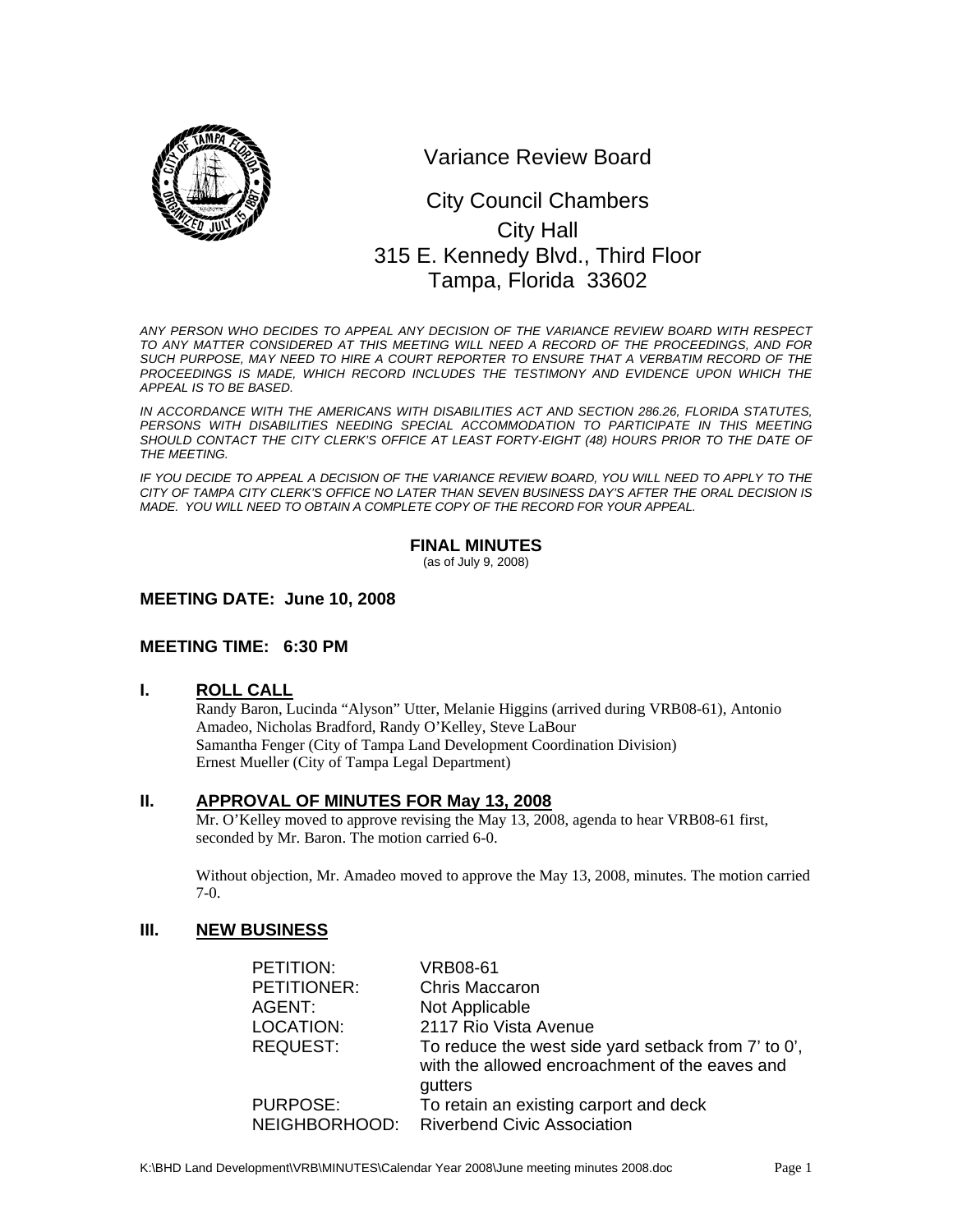Chris Maccaron explained the case and reviewed the survey and photographs.

Jeff Edmondson spoke in objection of the petition and presented evidence for the file.

Marie Edmondson spoke in objection of the petition and presented evidence for the file.

Sonia Alley served as translator for Haydee Rabert who spoke in favor of the petitioner.

Mr. LaBour moved to deny the request citing the hardship criteria was not met, seconded by Ms. Higgins, who withdrew her second. The motion was then seconded by Mr. Baron. The motion carried 7-0.

## **IV. SUBSTANTIALLY DIFFERENT DETERMINATION OF PREVIOUS APPLICATIONS**

PETITION: VRB08-46 FIRST HEARING DATE: May 13, 2008

PETITIONER: Sharon and Marty Millburg LOCATION: 2414 Watrous Avenue

Marty Millburg reviewed the case that was presented at the May 13, 2008, public hearing and reviewed the revised survey and proposed variance request.

Mr. Baron moved to approve the request citing the height variance qualified as a substantial change, seconded by Mr. LaBour. The motion carried 6-1, with Mr. Bradford voting no.

PETITION: VRB08-49 PETITIONER: Charles A. Moore, III FIRST HEARING DATE: May 13, 2008

LOCATION: 569 West Davis Boulevard

Charles Moore reviewed the case that was presented at the May 13, 2008, public hearing and reviewed the proposed variance request.

Mr. Baron moved to approve the request citing the single story garage proposal is a substantial change, seconded by Mr. O'Kelley. The motion carried 5-2, with Mr. Bradford and Mr. LaBour voting no.

#### **V. ADMINISTRATIVE APPEALS**

| VRB08-56                                           |
|----------------------------------------------------|
| Jeff O'Neal                                        |
| Not Applicable                                     |
| 3506 West Barcelona                                |
| Administrative Appeal of the Parks and Recreation  |
| Department decision and to request tree removal or |
| if administrative appeal is not granted, to reduce |
| the rear yard setback from 15' to 7' and the front |
| yard setback from 60' to 3', with the allowed      |
| encroachment of the eaves and gutters              |
| To construct a single family residence and         |
| detached two-car garage                            |
| Palma Ceia                                         |
|                                                    |

Jeff O'Neal explained the case, reviewed the proposed site plans and photographs.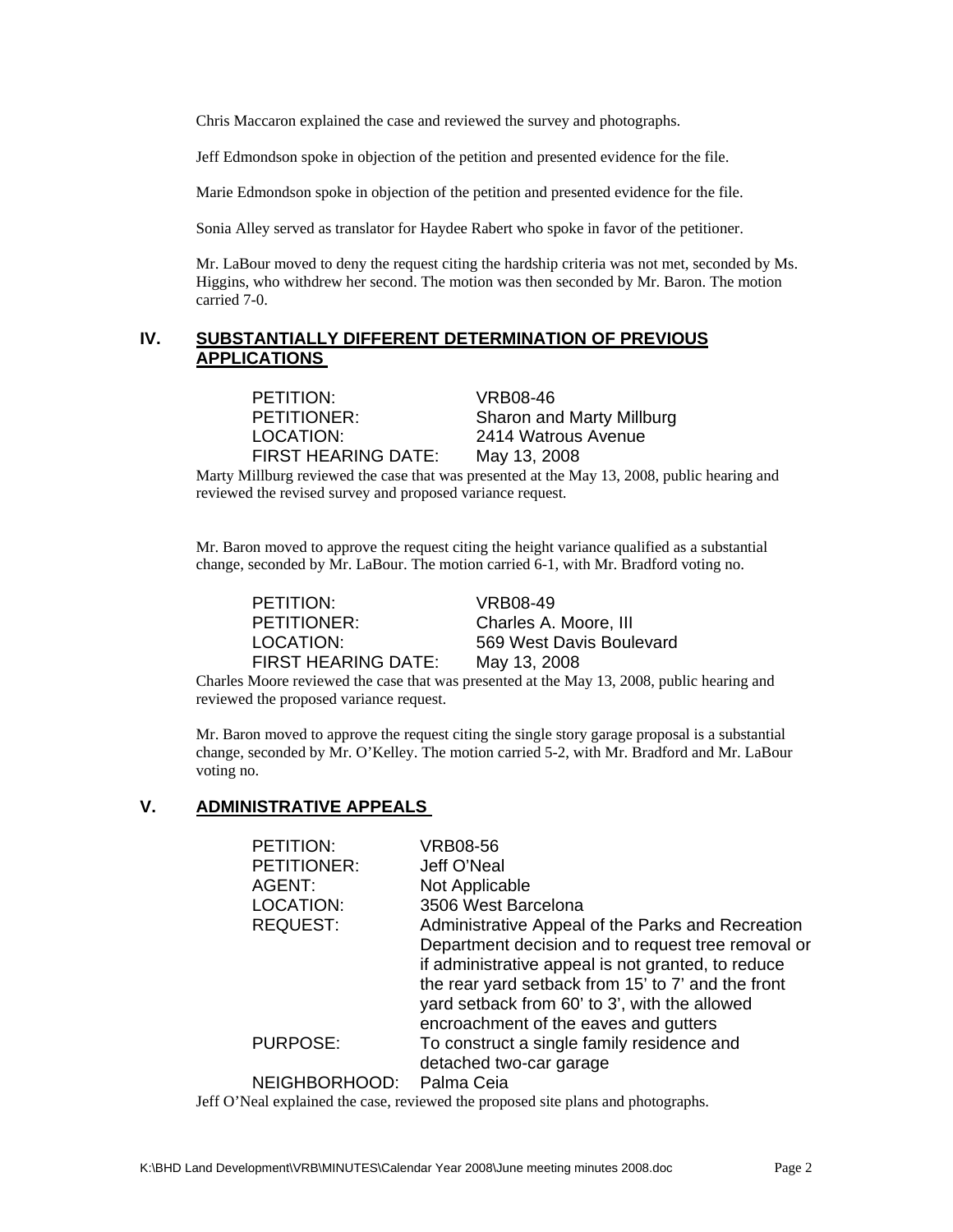Bruce Lucas, Parks and Recreation Department, reviewed the Department's findings and said that the Department would support Site Plan #1 that was provided by the petitioner.

Ernie Mueller, City of Tampa legal department, reviewed accuracy of one of the proposed site plans and the notice for the rear yard.

Both the Parks Department and .Mary Danielwicz-Bryson, Land Development Coordination Division, determined that the tree which the petitioner requested to remove was a grand tree.

The following members of the public spoke in objection: Jim Stutzman, Sally Dee, Jon Strosberg, Lori Jennis (representing Palma Ceia neighborhood association), Vick Tipnes, Gregory Haney, Charles Moore, and Janet Rockey.

Mr. Bradford moved to deny the Administrative Appeal of the Parks and Recreation Department decision citing the evidence provided by the Parks and Recreation Department supported that this is a grand tree, seconded by Mr. LaBour. The motion carried 7-0.

The Board confirmed with Jeff O'Neal that breaking the variance request into two motions was acceptable.

Mr. Baron moved to deny the front yard setback citing the request substantially interferes with others, seconded by Mr. LaBour. The motion carried 7-0.

Mr. Baron moved to approve the rear yard setback from 15' to 7' citing the request is unique and singular, seconded by Ms. Utter, with the condition that the petitioner submits an amended site plan to City staff. The motion carried 5-2, with Mr. Bradford and Ms. Higgins voting no.

| PETITION:                                                            | VRB08-58                                         |  |
|----------------------------------------------------------------------|--------------------------------------------------|--|
| PETITIONER:                                                          | The University of Tampa                          |  |
| AGENT:                                                               | David Mechanik                                   |  |
| LOCATION:                                                            | 123 South Hyde Park Avenue                       |  |
| <b>REQUEST:</b>                                                      | <b>Administrative Appeal</b>                     |  |
| <b>PURPOSE:</b>                                                      | Administrative Appeal of a Zoning Interpretation |  |
| NEIGHBORHOOD: Hyde Park North                                        |                                                  |  |
| Per the City of Tampa's legal department request, this case has been |                                                  |  |
| continued to the August 12, 2008, public hearing date.               |                                                  |  |

## **VI. OLD BUSINESS: Cases Continued by the Board/Staff**

#### A. TREE & LANDSCAPE / TRANSPORTATION / SIGN VARIANCES

#### B. GENERAL VARIANCES

| PETITION:       | <b>VRB07-78</b>                                       |
|-----------------|-------------------------------------------------------|
| PETITIONER:     | Stephen Michelini                                     |
| AGENT:          | Not Applicable                                        |
| LOCATION:       | 2400 - 2438 Prospect Road                             |
| <b>REQUEST:</b> | To increase fence/wall 6' up to 10' for $2426 - 2438$ |
|                 | Prospect Road inclusive and from 6' up to 14' for     |
|                 | 2400 - 2424 Prospect Road inclusive per City          |
|                 | Council motion                                        |
| <b>PURPOSE:</b> | To relocate fences and walls                          |
| NEIGHBORHOOD:   | <b>New Suburb Beautiful</b>                           |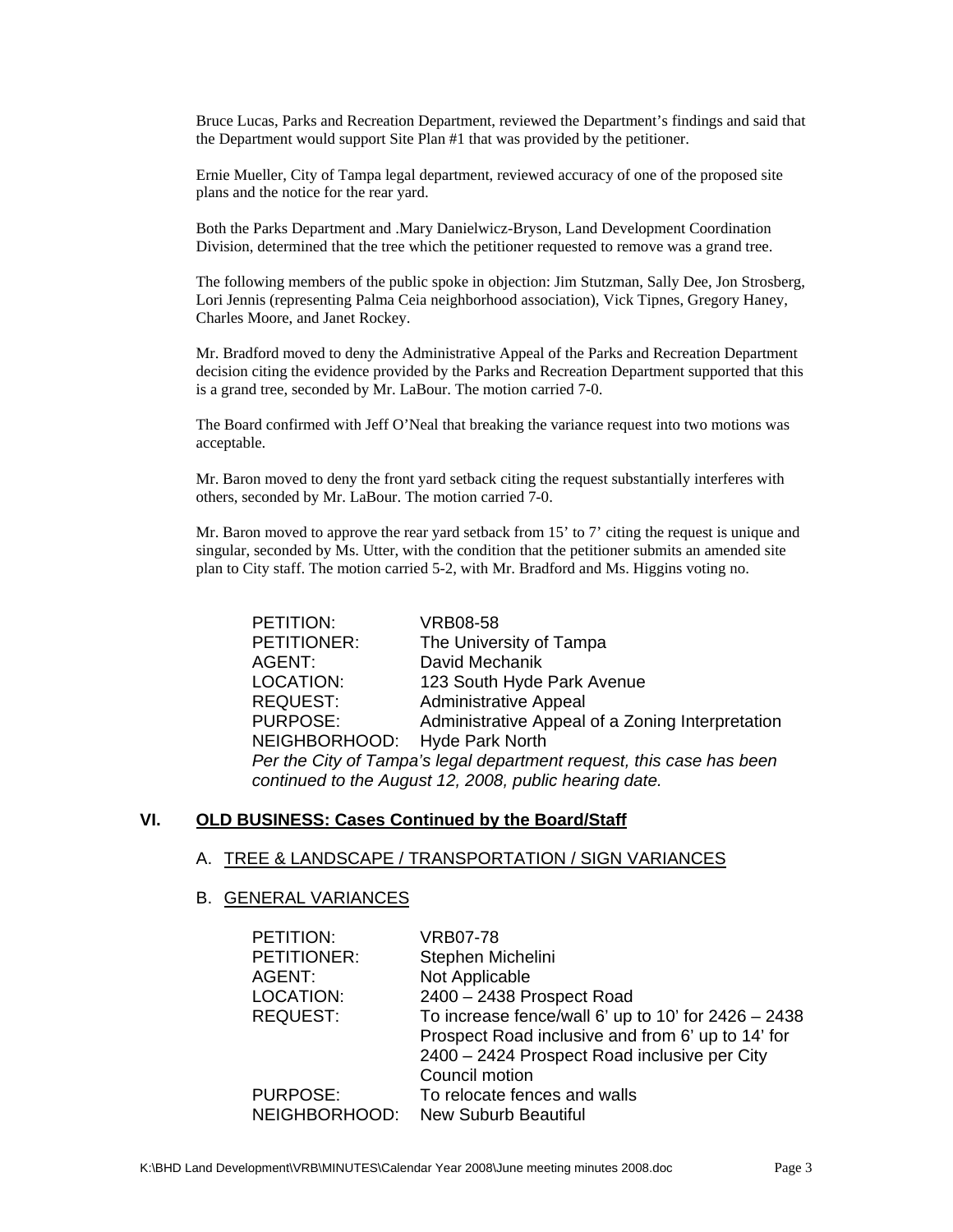The City of Tampa Legal Department reviewed the following City Council decision with the Board members: *City Council remanded this petition to the Variance Review Board requesting the petitioner come back with a modified plan allowing 14' along the Crosstown side and reducing his request down to 10' along the east-west side adjacent to the apartment complex.*

Stephen Michelini explained the case and reviewed photographs.

The Board confirmed with Stephen Michelini that breaking the variance request into two motions was acceptable.

Mr. LaBour moved to approve the request to 10' along 2404 - 2424 Prospect Road citing the properties abut the highway, seconded by Mr. O'Kelley. The motion carried 7-0.

Mr. Baron moved to approve the request to 8' along 2426 - 2438 Prospect Road citing safety, seconded by Mr. Bradford. The motion carried 6-1, with Ms. Higgins voting no.

| PETITION:       | <b>VRB08-34</b>                                    |
|-----------------|----------------------------------------------------|
| PETITIONER:     | Yannibert Jota                                     |
| AGENT:          | Juan C. Suarez                                     |
| LOCATION:       | 2337 Walnut Street                                 |
| <b>REQUEST:</b> | To reduce the east and west side yard setback      |
|                 | from 5' to 2'6" and the front yard setback from    |
|                 | 11.69' to 5', with the allowed encroachment of the |
|                 | eaves and gutters                                  |
| <b>PURPOSE:</b> | To construct a single family home                  |
| NEIGHBORHOOD:   | Old West Tampa                                     |

Juan C. Suarez reviewed the case and explained that he met with Construction Services to clarify what would be expected of him regarding fireproof walls.

Mr. Baron moved to approve the request to reduce the east and west side yard setback, seconded by Mr. LaBour. The motion carried 6-1, with Mr. O'Kelley voting no.

Juan C. Suarez requested to withdraw the front yard variance request.

## **VII. NEW BUSINESS**

#### A. TREE & LANDSCAPE / TRANSPORTATION / SIGN VARIANCES

#### B. GENERAL VARIANCES

| PETITION:       | <b>VRB08-55</b>                                  |
|-----------------|--------------------------------------------------|
| PETITIONER:     | <b>Land Trust Service Corporation</b>            |
| AGENT:          | Joseph Diaz                                      |
| LOCATION:       | 1903 East Wilder Avenue                          |
| <b>REQUEST:</b> | To reduce the west side yard setback from 5' to  |
|                 | 3.1', with the allowed encroachment of the eaves |
|                 | and gutters                                      |
| <b>PURPOSE:</b> | To create a buildable lot                        |
| NEIGHBORHOOD:   | East Tampa Business and Civic Association        |

Joseph Diaz explained the case and reviewed the survey.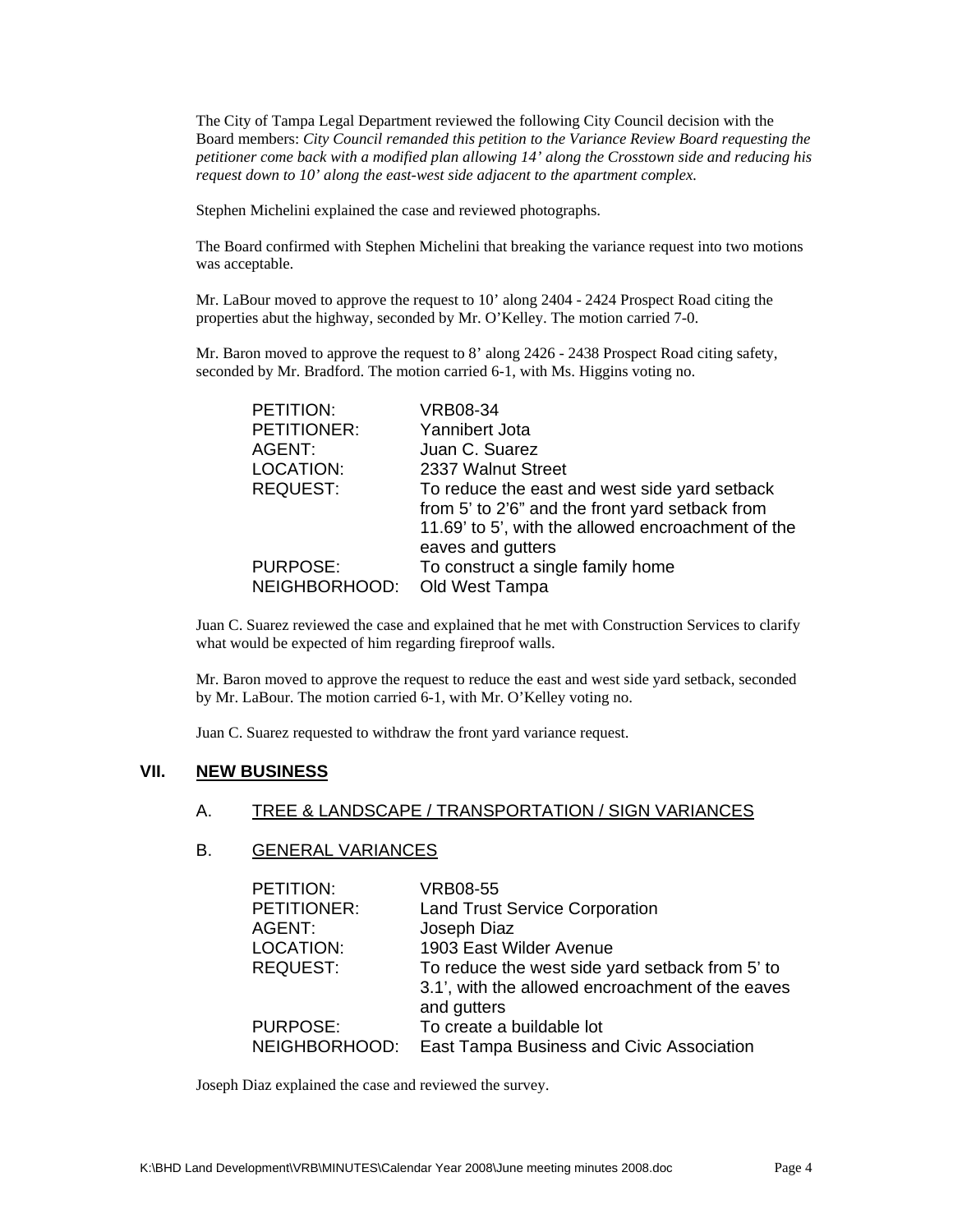Mr. Baron moved to approve the request citing the request was in harmony with the City's Comprehensive Plan, seconded by Ms. Higgins. The motion carried 6-1, with Mr. Bradford voting no.

| PETITION:       | <b>VRB08-57</b>                                   |
|-----------------|---------------------------------------------------|
| PETITIONER:     | William and Sonia Mitchell-Alley                  |
| AGENT:          | Not Applicable                                    |
| LOCATION:       | 2721 West Louisiana Avenue                        |
| <b>REQUEST:</b> | To reduce the east side yard setback from 7' to   |
|                 | 1.96', with the allowed encroachment of the eaves |
|                 | and gutters                                       |
| <b>PURPOSE:</b> | To retain an existing residential addition        |
| NEIGHBORHOOD:   | <b>Wellswood Civic Association</b>                |

William and Sonia Mitchell-Alley explained the case and reviewed the survey and photographs.

Mr. LaBour moved to approve the request citing the homeowners association had not objected, seconded by Ms. Higgins. The motion carried 4-3, with Mr. Amadeo, Mr. Baron and Mr. Bradford voting no.

| PETITION:          | <b>VRB08-59</b>                                     |
|--------------------|-----------------------------------------------------|
| <b>PETITIONER:</b> | Pablo and Elise Ruiz-Ramon                          |
| AGENT:             | Not Applicable                                      |
| LOCATION:          | 4803 West Woodmere Road                             |
| <b>REQUEST:</b>    | To increase the accessory structure height from 15' |
|                    | to 25' and to reduce the rear yard setback from 20' |
|                    | to 3' and the east side yard setback from 7' to 1', |
|                    | with the allowed encroachment of the eaves and      |
|                    | gutters                                             |
| <b>PURPOSE:</b>    | To construct a second story addition to an existing |
|                    | detached garage                                     |
| NEIGHBORHOOD:      | <b>Beach Park</b>                                   |

Elise Ruiz-Ramon explained the case and reviewed the survey.

Margaret Vizzi spoke on behalf of the neighborhood association and objected to the petition.

Mary Danielwicz-Bryson clarified that the variance request would not interfere with the existing tree canopy.

Mr. LaBour moved to deny the request citing the hardship criteria had not been met, seconded by Ms. Higgins. The motion carried 6-1, with Mr. Bradford voting no.

| PETITION:       | <b>VRB08-60</b>                                    |
|-----------------|----------------------------------------------------|
| PETITIONER:     | <b>Optimus Development</b>                         |
| AGENT:          | Matt Campo                                         |
| LOCATION:       | 4424 West Carmen Street                            |
| <b>REQUEST:</b> | To reduce the front yard setback from 25' to 24',  |
|                 | the rear yard setback from 15' to 14' and the east |
|                 | side yard setback from 7' to 6', with the allowed  |
|                 | encroachment of the eaves and gutters              |
| <b>PURPOSE:</b> | To construct a four unit townhome                  |
| NEIGHBORHOOD:   | Westshore Palms                                    |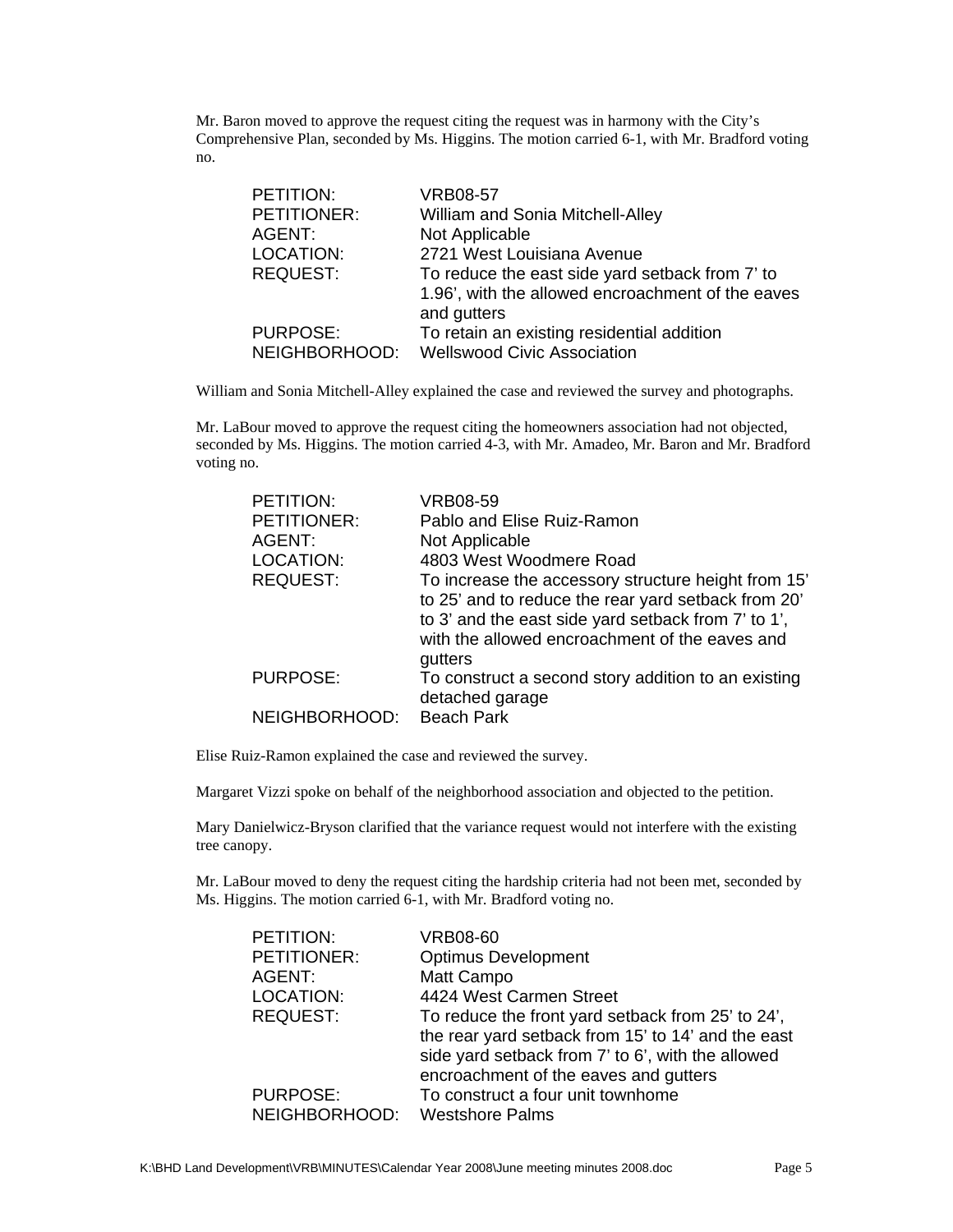Matt Campo explained the case and reviewed the survey and photographs.

Alexandra Wolfe objected to the rear yard variance request.

Mr. LaBour moved to continue the variance request to the August 12, 2008, public hearing date, seconded by Ms. Higgins. The motion carried 7-0.

| PETITION:          | VRB08-62                                            |
|--------------------|-----------------------------------------------------|
| <b>PETITIONER:</b> | Mike and Steve Seifert                              |
| AGENT:             | <b>Todd Pressman</b>                                |
| LOCATION:          | 3812 West Obispo                                    |
| <b>REQUEST:</b>    | To reduce the west side yard setback from 7' to 4', |
|                    | with the allowed encroachment of the eaves and      |
|                    | gutters                                             |
| <b>PURPOSE:</b>    | To vest an existing condition                       |
| NEIGHBORHOOD:      | Virginia Park                                       |

Todd Pressman explained the case and reviewed the survey. Mr. Pressman presented evidence for the file.

Mr. LaBour moved to approve the request with the condition that it only be applied to the reconstruction of the bay window, seconded by Ms. Higgins. The motion carried 7-0.

| PETITION:          | VRB08-63                                                           |
|--------------------|--------------------------------------------------------------------|
| <b>PETITIONER:</b> | Jaimet Chinea                                                      |
| AGENT:             | Geoff Brown                                                        |
| LOCATION:          | 4003 West Marietta Street                                          |
| <b>REQUEST:</b>    | To reduce the rear yard setback from 20' to 10',                   |
|                    | with the allowed encroachment of the eaves and                     |
|                    | gutters                                                            |
| PURPOSE:           | To retain an existing residential addition                         |
| NEIGHBORHOOD:      | Gandy / Sun Bay South Civic Association                            |
|                    | Per staff's review, this case has been withdrawn from the variance |
| process.           |                                                                    |
|                    |                                                                    |
| PETITION:          | <b>VRB08-64</b>                                                    |
| <b>PETITIONER:</b> | David and Stephanie Davidson                                       |
| AGENT:             | Mark Madison                                                       |
| LOCATION:          | 1306 Alicia Avenue                                                 |
| <b>REQUEST:</b>    | To reduce the rear yard setback from 20' to 0', with               |
|                    | the allowed encroachment of the eaves and gutters                  |
| PURPOSE:           | To construct a screen room enclosure for a pool                    |
| NEIGHBORHOOD:      | <b>Riverbend Civic Association</b>                                 |

Mark Madison explained the case and reviewed the survey and photographs.

Michael Addison spoke in favor of the petition.

Mr. O'Kelley moved to approve the request citing the property is unique and singular, seconded by Mr. Baron. The motion carried 7-0.